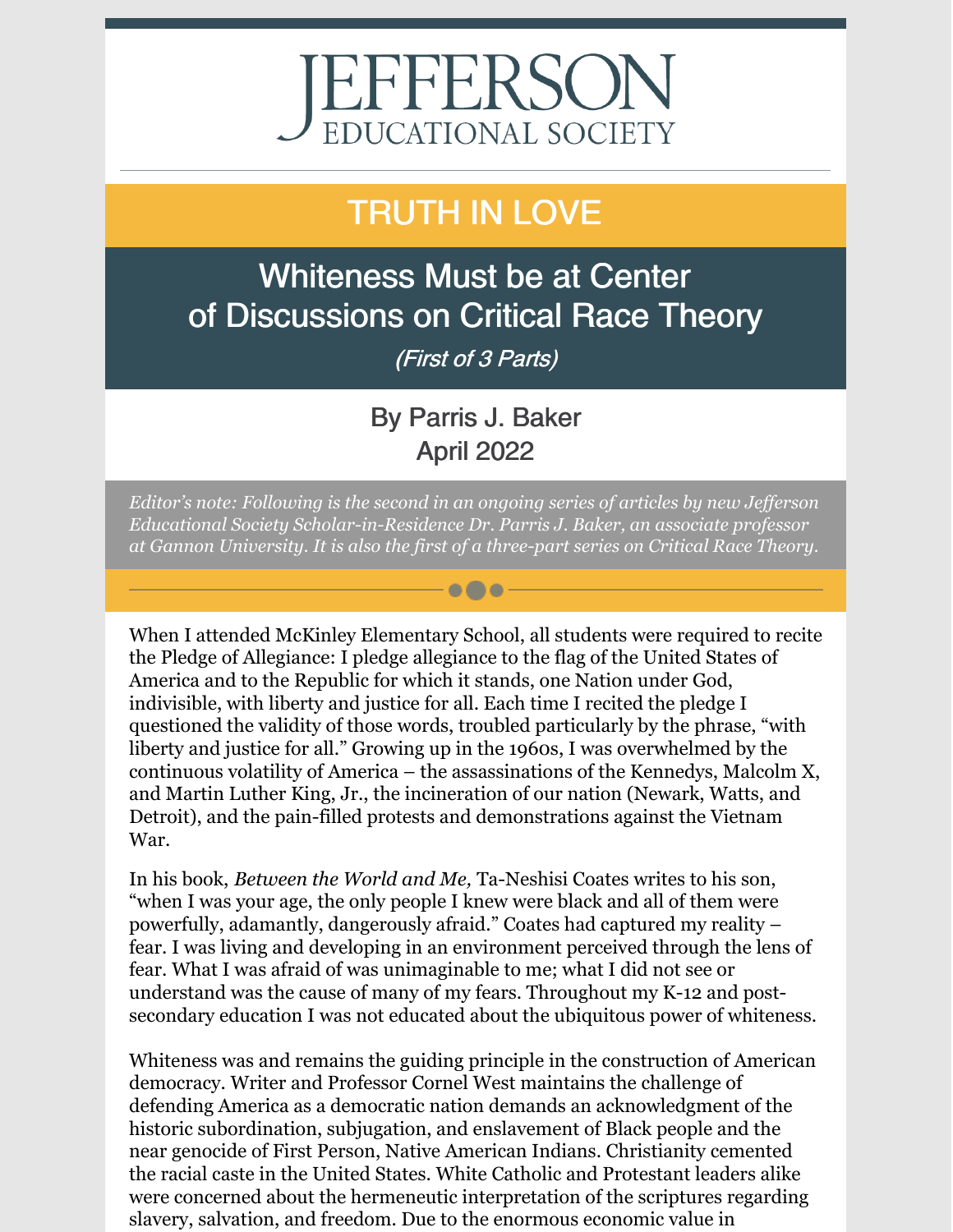maintaining a system of slavery, both Catholic and Protestant institutions invented nomenclature and principles justifying the protraction of slavery. These religious institutions assembled entire communities to teach rules and rituals that regulated the practice of slavery.

It is an undeniable truth that white people were largely responsible for establishing and maintaining the institution of slavery and constructing systems of racism, race, and religion to support its continuance. Copious and conspicuous evidence for this indisputable truth can be found in our legal, religious, and historic documentation. Some examples of these documented truths are contained in the declarations of confederacy.

The iniquitous Cornerstone Speech, presented by Alexander Stephens in 1861, Vice President of the Confederate States of America, clearly states: "Our new government is founded upon exactly the opposite ideas (regarding the Declaration of Independence); its cornerstone rests, upon the great truth that the Negro is not equal to the white man; that slavery, subordination to the superior race, is his natural and normal condition. This, our new government, is the first, in the history of the world, based upon this great physical, philosophical, and moral truth."

Aligning itself with the Cornerstone Declaration of Confederacy, the state of Mississippi (the last state to ratify the 13th Amendment – the abolishment of slavery, in 1995, and certified in 2013), recorded in its Declaration of Secession in 1861: "In the momentous step which our State has taken of dissolving its connection with the government of which we so long formed a part, it is but just that we should declare the prominent reasons which have induced our course. *Our position is thoroughly identified with the institution of slavery …* the greatest material interest of the world. Its labor supplies the product which constitutes by far the largest and most important portions of commerce of the earth."

The Declaration of Secession from Alabama, Arkansas, South Carolina, Texas, and Virginia all list slavery as the primary cause of dissolution with the United States. Clearly, the belief in their cultural hegemony, racial superiority, and spiritual authority were the driving motivations for the creation of systems of racism and religious segregation. Explanations of their belief in white supremacy can be traced, in part, to the Doctrine of Christian Discovery[1]. These Papal Bulls, issued by the Vatican, sanctioned the subjugation of any unknown land and its inhabitants. This doctrine provides a historic foundation of belief systems supportive of white supremacy, white superiority, and white privilege and was believed to be God-given, therefore morally uncontestable.

Here is an excerpt from The Bull Romanus Pontifex issued by Pope Nicholas V January 8, 1455: We [therefore] weighing all and singular the premises with due meditation, and noting that since we had formerly by other letters of ours granted among other things free and ample faculty to the aforesaid King Alfonso – to invade, search out, capture, vanquish, and subdue all Saracens and pagans whatsoever, and other enemies of Christ wheresoever placed, and the kingdoms, dukedoms, principalities, dominions, possessions, and all movable and immovable goods whatsoever held and possessed by them and to reduce their persons to perpetuate slavery, and to apply and to appropriate to himself and his successors the kingdoms, dukedoms, counties, principalities, dominions, possessions, and goods, and to convert them to his and their use and profit.

… *Part Two will examine The Doctrine of Discovery, International Law of*